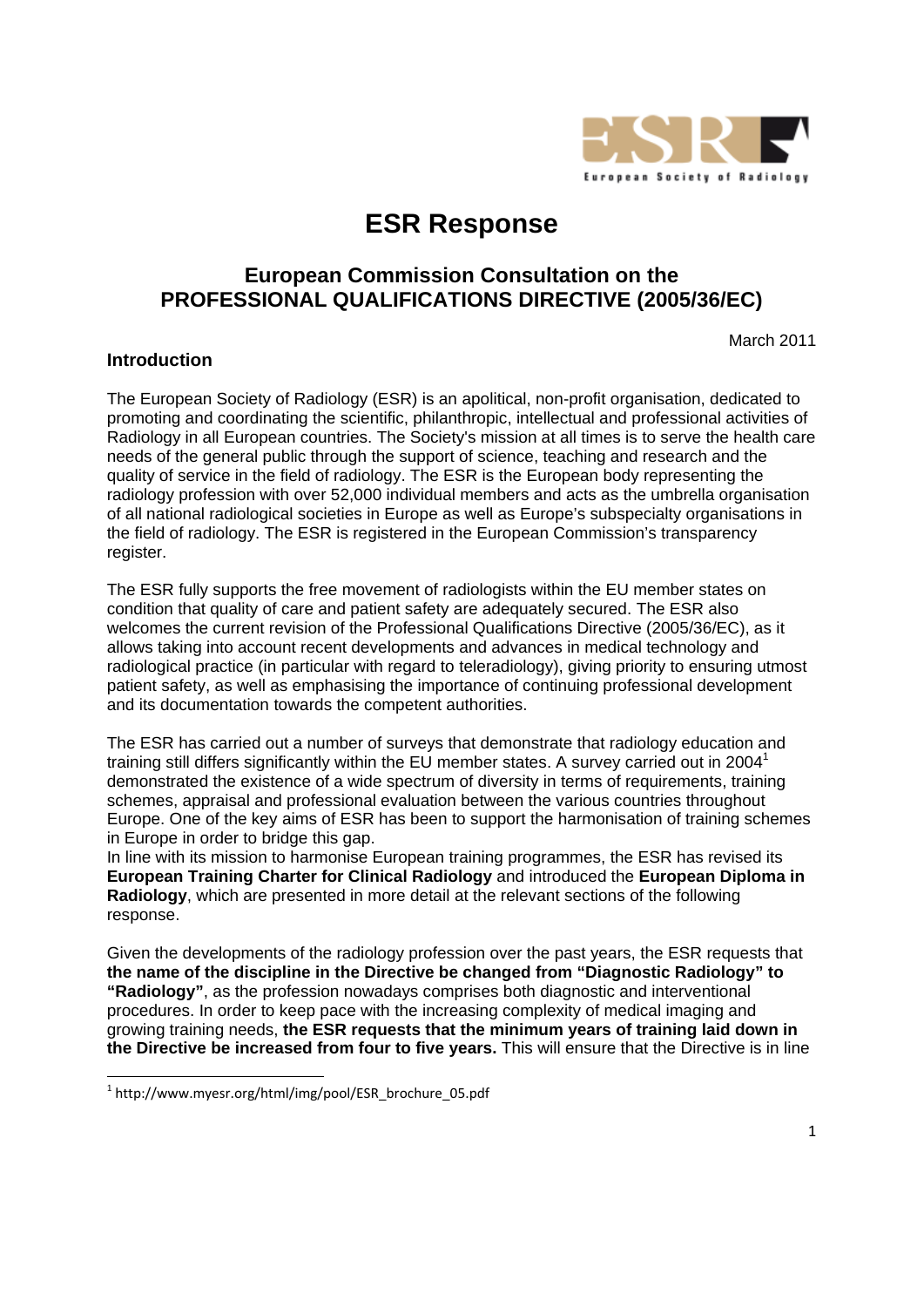

with ESR's efforts to harmonise training curricula and to ensure equally high standards of training throughout Europe.

**The ESR responds to this EC Consultation as an umbrella organisation of all European national radiological societies and focuses on a selection of questions of relevance to the radiology profession. The ESR response has been aligned with the European Union of Medical Specialists (UEMS).** 

**The ESR would like to take the opportunity to declare its interest and willingness to provide its expertise as a European professional organisation to the European Commission in regard to the priorities and challenges perceived for the radiology profession (as laid down in Article 59 of the Directive).** 

\*\*\*\*\*\*\*\*\*\*\*\*\*\*\*\*

According to the Directive 2005/36/EC, *Diagnostic Radiology* is a medical specialty falling under the automatic recognition procedure for member states observing the minimum training requirements as defined in Annex V of the Directive (*minimum training of 4 years*).

As outlined in the introduction, **the ESR requests a name change of the discipline into "Radiology", as the current practice of radiology encompasses both the diagnostic use of imaging and image-guided interventions**. In addition, **the ESR requests that the minimum duration of training in radiology should be increased to 5 years** in order to be compliant with the ESR – European Training Charter for Clinical Radiology and to reflect the increasing complexity of the discipline. 95% of the EU member states already apply a 5-year training curriculum.

*Question 2: Do you have any suggestions for the simplification of the current recognition procedures? If so, please provide suggestions with supporting evidence.* 

The ESR would like to emphasise that any simplification of the Directive 2005/36 Recognition of Professional Qualifications must not be to the detriment of patient safety, quality and transparency. It is important that there is a smooth and efficient channel of communication between the competent authorities in the EU member states in order to ensure accurate recognition procedures for radiologists seeking cross-border employment in the interest of patient safety. In addition, the **European Diploma in Radiology** (as recently introduced by the ESR according to its European curriculum), supplementing the national qualification, could serve as an additional qualification criterion and quality label, facilitating cross-border movement of radiologists.

Q*uestion 3: Should the Code of Conduct become enforceable? Is there a need to amend the contents of the Code of Conduct? Please specify and provide the reasons for your suggestions.*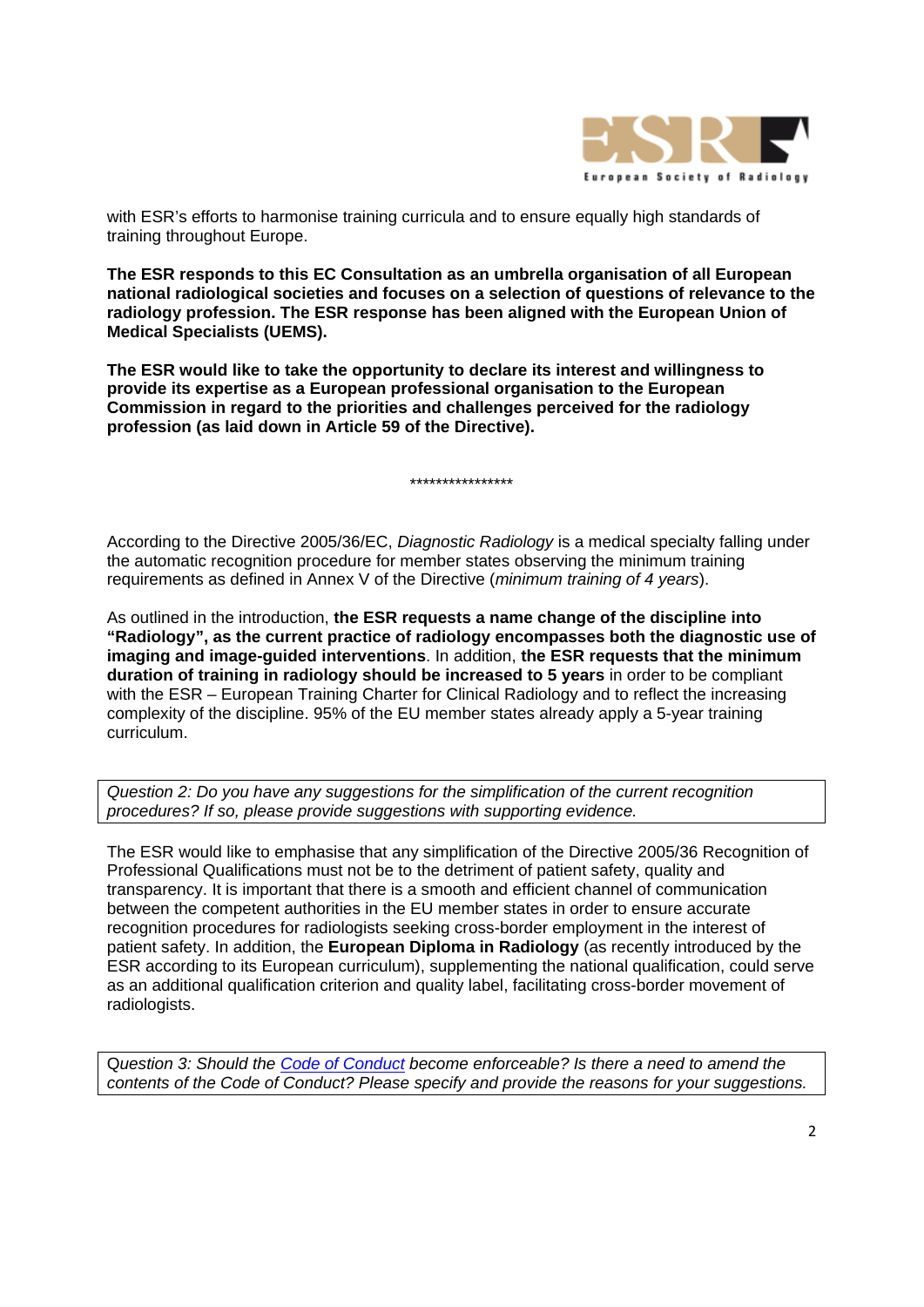

The ESR welcomes the administrative guidance provided by the Code of Conduct to competent authorities on a non-binding basis, offering examples of best, acceptable and unacceptable practices. However, it appears important to raise awareness of the existence of the Code of Conduct and to allow regular scrutiny and updating of the document in consultation with European professional associations. In particular the current guidance in regard to language skills needs to be looked at carefully in terms of ensuring utmost patient safety. Communication with patients and referrers is an integral and vital part of the daily work of radiologists and migrant radiologists need to have appropriate skills in the language of the host country in order not to jeopardise patient safety and quality of care.

Teleradiology needs to be given special attention in the context of the Code of Conduct, as it is important to provide good practice examples for electronic healthcare, ensuring that teleradiology adheres to the same professional medical quality and safety standards as traditional radiology. Radiologists providing teleradiology services need to be fully registered specialists and the potential issue of ghosting needs to be properly addressed.

*Question 6: Do you see a need to include the case-law on "partial access" into the Directive? Under what conditions could a professional who received "partial access" acquire full access?* 

Partial access should not be applicable to the radiology profession, as any radiologist needs to be fully qualified and thus merit full recognition by the host country competent authorities.

*Question 7: Do you consider it important to facilitate mobility for graduates who are not yet fully qualified professionals and who seek access to a remunerated traineeship or supervised practice in another Member State? Do you have any suggestions? Please be specific in your reasons.* 

The ESR welcomes the idea to facilitate mobility for radiologists in training across the European Union, provided there is a robust structure in place that ensures adequate recognition of training time spent in another member state by the trainee's country of origin, although the ESR is aware that there might not be consensus on this issue at member-state level.

The European Training Charter for Clinical Radiology as well as a robust log-book keeping track of the individual's training could serve as a reference in this process.

Currently the possibilities of exchange for radiologists in training are limited in many EU member states, thus creating an obstacle to the freedom of movement.

*Question 11: What are your views about the objectives of a European professional card? Should such a card speed up the recognition process? Should it increase transparency for consumers and employers? Should it enhance confidence and forge closer cooperation between a home and a host Member State?* 

*Question 12: Do you agree with the proposed features of the card?* 

*Question 13: What information would be essential on the card? How could a timely update of such information be organised?* 

*Question 14: Do you think that the title professional card is appropriate? Would the title professional passport be more appropriate?*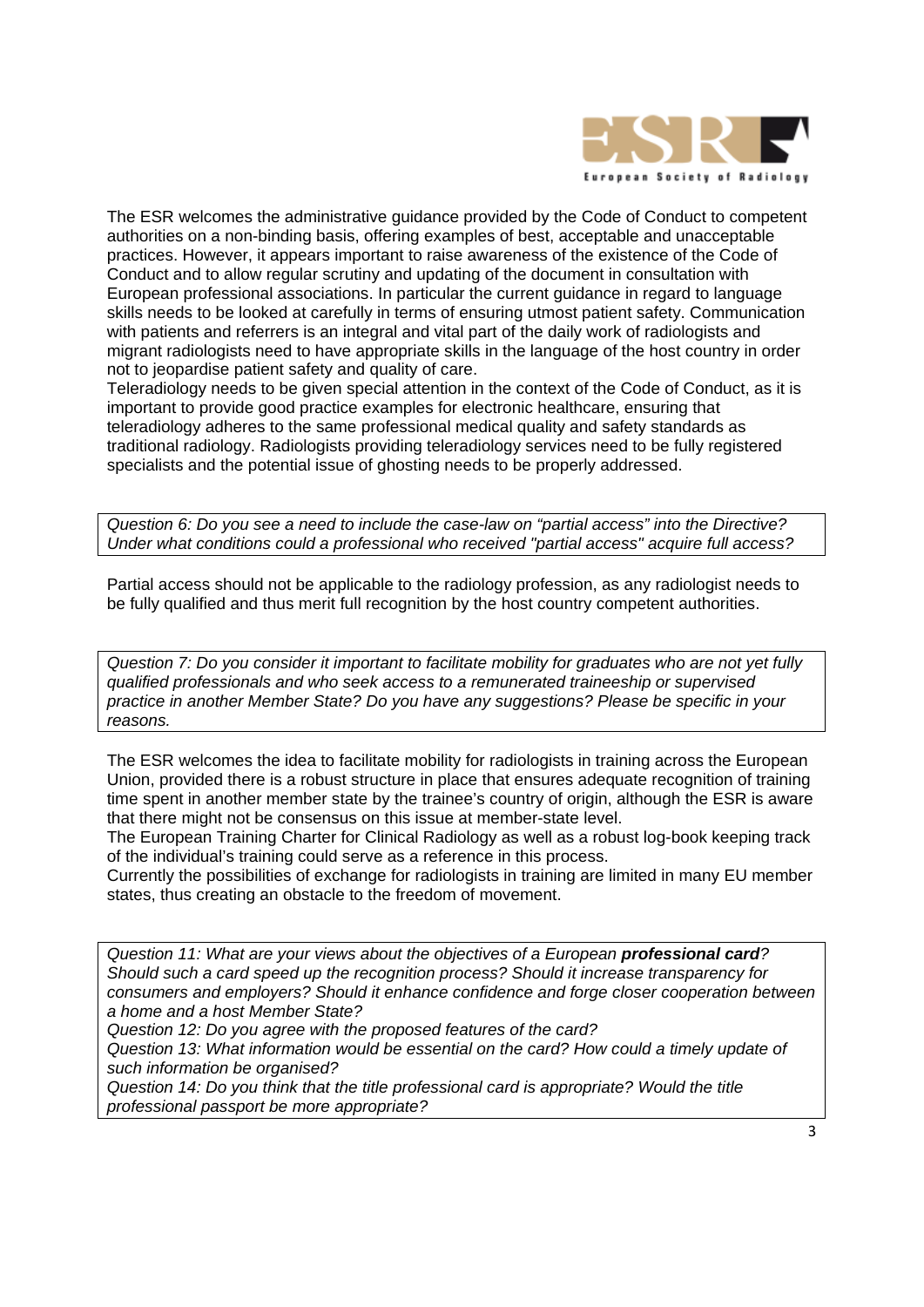

The ESR fully endorses enhancing transparency with the ultimate goal of guaranteeing patient safety, as well as reducing the administrative effort related to the recognition procedures. The ESR welcomes the introduction of a European professional card for the medical specialty of radiology, provided it would contribute to facilitating the administrative procedures regarding qualification recognition and a harmonisation of training standards throughout EU member states.

In parallel with the introduction of the card, it might be efficient to refine and raise awareness on existing tools and initiatives in this area, such as the Internal Market Information System (IMI), and to make the use of such tools mandatory also for health professions and for all EU member states. For the sake of transparency, patients should have the right to request information from such tools.

The ESR would be willing to offer its advice and support in developing the card concept. In terms of title, the ESR would prefer the term "professional passport", as it seems to more explicitly reflect the cross-border context. The introduction of such a card needs to be accompanied by adequate preventive measures against misuse and fraud and needs to be fully compliant with data protection legislation. The ESR agrees with the features of the card proposed in the consultation document and sees a potential benefit in terms of ensuring high quality of care for practitioners of eHealth, by preventing cases of ghosting and ensuring that teleradiologists fulfil the same high training and quality criteria as non-radiologists.

In view of harmonising radiological standards throughout Europe, the ESR launched the **European Diploma in Radiology (EDiR)** as an additional qualification, supplementing national board certificates, in March 2011. The examination provides an objective test of knowledge (not of competence) in general radiology at a standard to be expected at the end of 5-year training as outlined in the ESR curriculum. In the context of medical migration, this examination is intended to facilitate procedures by providing an ESR-endorsed qualification to confirm proof of knowledge supplemental to any national qualifications. The format of the ESR diploma examination is set for knowledge after 5 years of training.

**The European Diploma represents an additional pan-European quality label in radiology training endorsed by the UEMS. The ESR would welcome recognition of the diploma by the European Commission, as this would add value and visibility to the training harmonisation efforts of the ESR**. **There is a clear need for European diplomas endorsed by the European Commission and recognised by the member states as a supplemental proof of fitness to practice throughout the European Union.** 

*Question 15: What are your views about introducing the concept of a European curriculum – a kind of 28th regime applicable in addition to national requirements? What conditions could be foreseen for its development?* 

The ESR highly welcomes the concept of a European curriculum for radiology training, as one of its key aims is to support the harmonisation of training schemes in Europe in order to ensure equally high standards of training and ultimately patient care throughout Europe.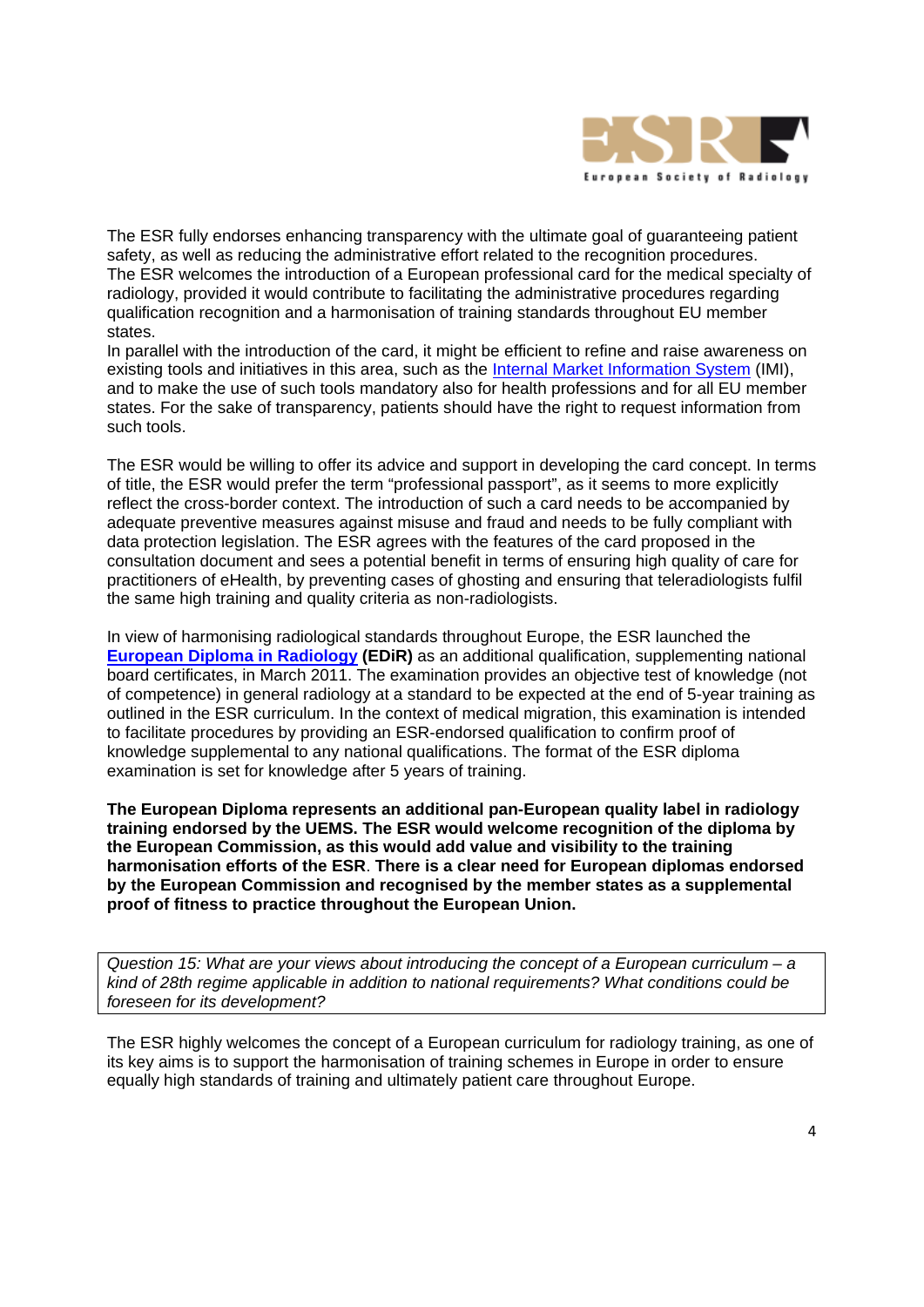

The ESR has revised its **European Training Charter for Clinical Radiology**, reflecting the ever increasing scope and complexity of radiology and ensuring compliance with the EC EURATOM regulations regarding radiation protection of patients and workers. New elements in the revised 5-year curriculum include specific sections dealing with communication skills, molecular imaging, good radiology report writing, multidisciplinary conferencing, trainee logbook procedures and continuing medical education (CME). The ESR curriculum is supplemental and exists in parallel to national training programmes and has no intention to replace them. The Charter is considered a living document and is continuously updated by the ESR. The latest update was published in February 2011.

The ESR intends that this curriculum document will provide a template for radiology trainees and educators, with the long-term aim of harmonising radiology training and enhancing the quality of radiological care for patients throughout Europe. It is hoped that its existence will be helpful to national societies in their discussions with governments and other regulatory authorities. It is intended to assist individual national societies in their aims of promoting high-quality radiological education nationally, and in their efforts to ensure good radiological patient care through the encouragement of a structured clinical radiological training period of a minimum of five years throughout all European countries. The revised charter continues to outline a five-year (three + two) training period, including basic training over the first three years and flexible subspecialty interest training during the last two years.

Several member states currently follow the European Training Charter for Clinical Radiology.

### **The ESR would highly welcome endorsement of the European curriculum by the European Commission (cf page 12 in the consultation document), which would add significant visibility and leverage.**

The ESR European Training Charter for Clinical Radiology is endorsed by the European Union of Medical Specialists (UEMS) and has been incorporated into the UEMS Training Charter.

*Question 18: How could the current declaration regime be simplified, in order to reduce unnecessary burdens? Is it necessary to require a declaration where the essential part of the services is provided online without declaration? Is it necessary to clarify the terms "temporary or occasional" or should the conditions for professionals to seek recognition of qualifications on a permanent basis be simplified?* 

The ESR is of the opinion that high quality care and patient safety needs to be the key priority, no matter whether healthcare professionals seek cross-border employment on a long-term basis or whether they move to another member state for temporary and/or occasional practice. The ESR would welcome a clarification from the European Commission regarding the definition of "temporary/occasional".

If the radiologist's qualification is fully recognised in a member state that follows the European curriculum as defined by ESR and if the radiologist's language skills are adequate, the ESR has no concerns regarding an administrative simplification for temporary/occasional practice. However, there must be no difference in regard to electronic (teleradiology) and non-electronic practice of the radiology profession, thus the same regulatory requirements need to apply for teleradiology.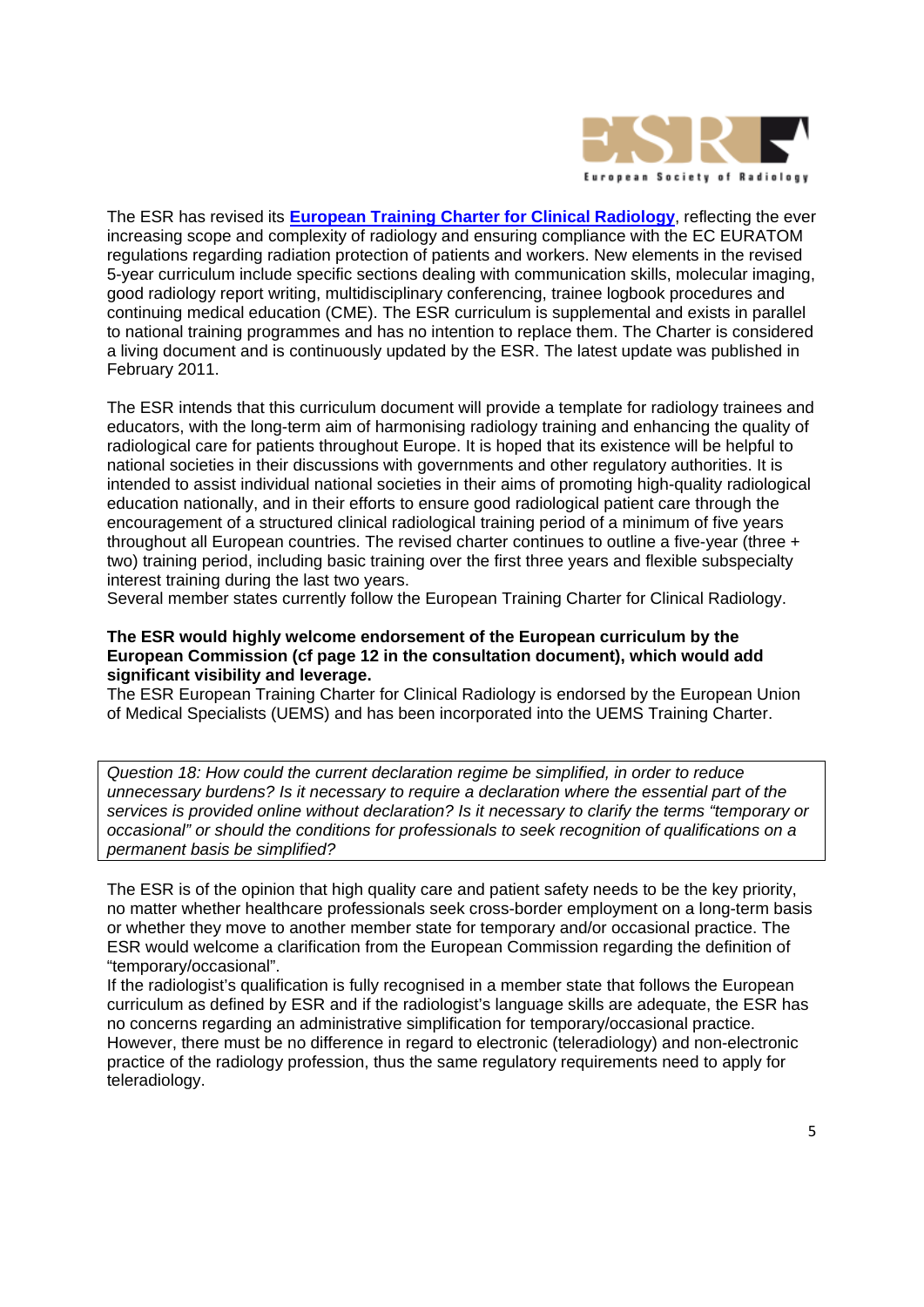

EHealth is a new and promising technology that provides not only tremendous progress in healthcare, but could also lead to potential threats to the safety of patients, given the fact that ICT solutions are applied to transfer health data, as well as the fact that healthcare services are often provided in another Member State (or even in third countries), which implies the need for clear regulation of quality and safety aspects. The ESR deeply regrets that eHealth regulations have been downscaled significantly in the Cross-border healthcare Directive and is concerned that eHealth and in particular teleradiology are currently not properly regulated at EU level.

The ESR strongly advocates that the responsibility for the quality and standards (regulation) of teleradiology and telemedicine should remain with the member state of affiliation in the interest of utmost patient safety. It should therefore be the responsibility of the member states to extend their national medical regulation to telemedicine and teleradiology (national registration, medical language skills, CPD achievements).

*Question 19: Is there a need for retaining a pro-forma registration system?* 

Pro-forma registration of the migrant radiologist with the professional register of the host country is welcomed by the ESR, as it facilitates the application of disciplinary provisions in the host country. It is the understanding of ESR that the majority of member states require this for health professions and ESR sees no need to abandon this practice as it contributes to patient safety.

*Question 22: Do you see a need to modernise the minimum training requirements? Should these requirements also include a limited set of competences? If so what kind of competences should be considered?*

In line with its mission to harmonise European training programmes, the ESR has revised its **European Training Charter for Clinical Radiology**, reflecting the ever increasing scope and complexity of radiology. New elements in the revised 5-year curriculum include specific sections dealing with communication skills, molecular imaging, good radiology report writing, multidisciplinary conferencing, trainee logbook procedures and continuing medical education (CME). Special attention is also given to radiation protection training and related CPD, in order to ensure utmost safety of patients and workers.

The ESR – European Training Charter for Clinical Radiology is publicly accessible on the ESR website and lists the set of competences considered essential for the radiology profession and follows an output-based approach.

**The ESR requests that the minimum years of training in radiology as listed in Annex V of the Professional Qualifications Directive (2005/36/EC) should be raised from four to five years in order to reflect the ever increasing scope and complexity of radiology and in order to be compliant with the ESR – European Training Charter for Clinical Radiology.** 

The ESR supports the EC's demand for increased transparency regarding the training contents between member states and carries out regular surveys among the national radiological societies in order to keep a log-file of the current training schemes for the radiology profession.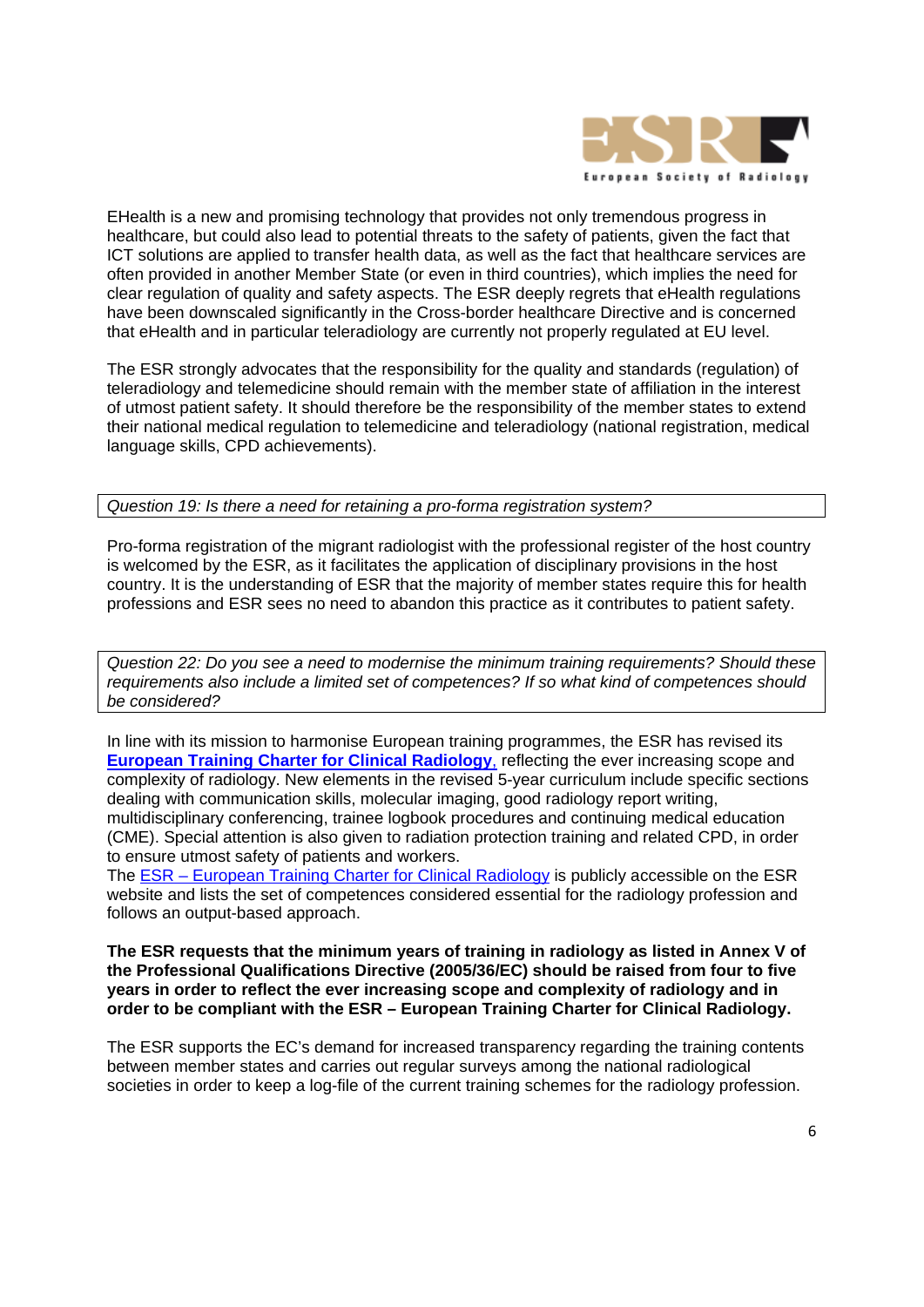

The ESR- European Training Charter for Clinical Radiology should guide member states in aligning their national training requirements to ensure equally high standards in training. It is of great importance that the regulatory authorities of all EU member states cooperate and that easy cross-referencing takes place among the bodies responsible for radiological education and licensing regulatory authorities, teaching centres, local hospital administrations etc.

In order to improve and harmonise the standards of radiology training in Europe, the ESR has established the **European Training Assessment Programme (ETAP)** as a subcommittee of the Education Committee of ESR. ETAP was founded in 2001 as a joint initiative with the UEMS Radiology Section and is currently funded equally by the ESR and the UEMS. The programme provides institutions that offer postgraduate radiology education with objective assessment of their training programmes by external assessors nominated by the ETAP Subcommittee and develops assessment systems and guidelines for use by postgraduate education authorities at a national level. Assessment is voluntary and does not constitute a regulatory process. The ESR would like to offer its expertise to the European Commission in order to discuss the assessment programme further with a view to potentially applying the system to other professions in the health sector.

*Question 27: Do you see a need for taking more account of continuing professional development at EU level? If yes, how could this need be reflected in the Directive?* 

The ESR Training Charter for Clinical Radiology contains clear provisions on continuing education and should be interpreted in the context of understanding the seamless transition from training to lifelong continuous medical education (CME) and continuous professional development (CPD). The ESR strongly supports that an appreciation of the concept of life-longlearning should be instilled at an early stage of training and be enshrined in the revised Directive.

The ESR – European Training Charter for Clinical Radiology strongly supports a record of achievement and competence and demands that a written or e-log book of activity during training as well as of CPD activities should be maintained. This should provide a formal validated record of competencies achieved and examinations performed and should form an integral part of regular assessments of satisfactory training.

The ESR is of the opinion that the revised Directive should also include a provision that competent authorities shall be entitled to request documentation about CPD activities.

*Question 28: Would the extension of IMI to the professions outside the scope of the Services Directive create more confidence between Member States? Should the extension of the mandatory use of IMI include a proactive alert mechanism for cases where such a mechanism currently does not apply, notably health professions?* 

In the interest of patient safety, the ESR supports the introduction of a legal duty on all medical regulators to share registration and fitness to practise information with other regulators in Europe in the revised Directive (proactive alert mechanism). Existing data protection issues should be resolved in order to facilitate the creation of such an alert system.